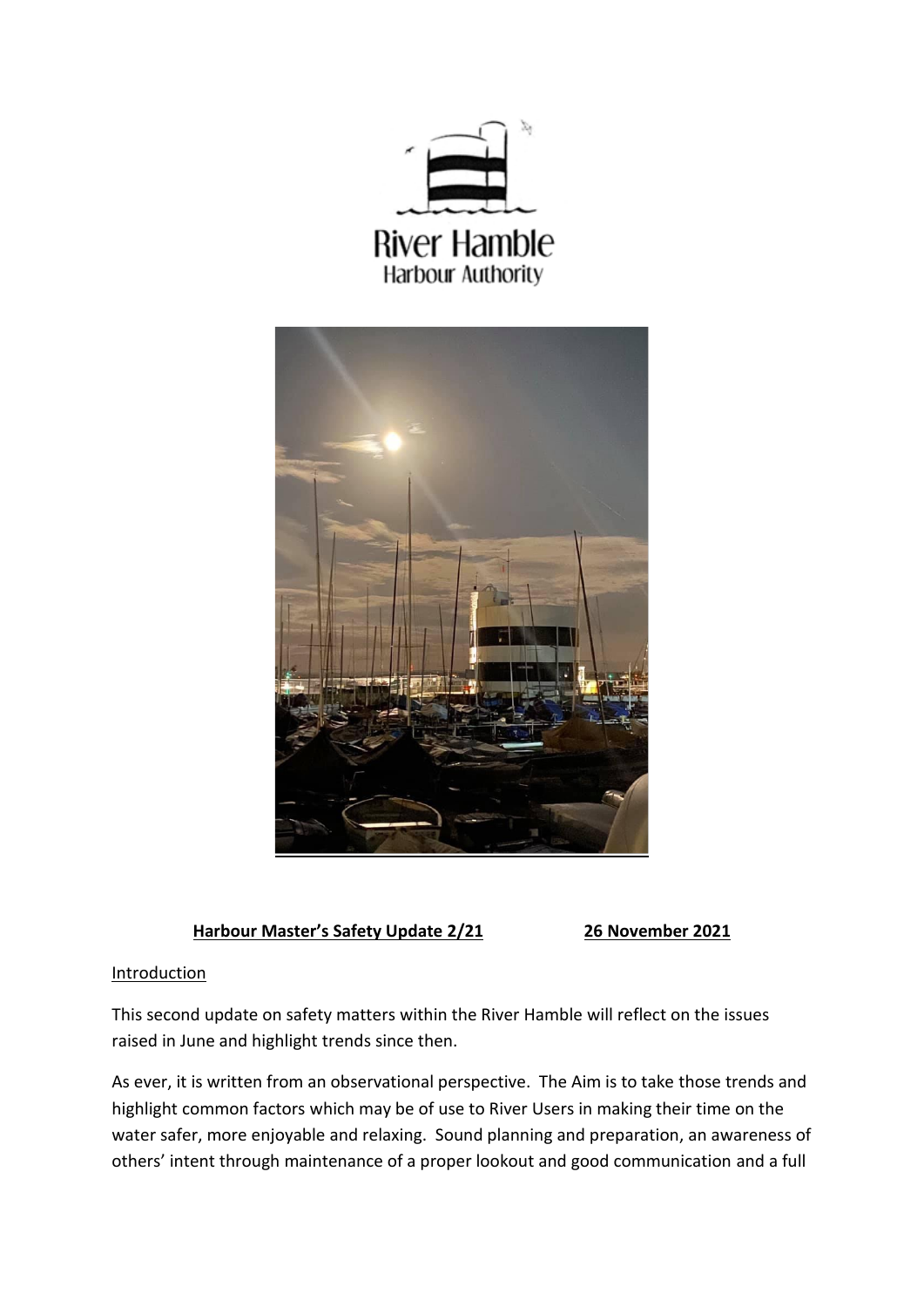understanding of why rules exist will be central factors in helping ensure that the Aim is met.

Unsurprisingly, of the issues raised in my last update, paddle boarding, kayaking and antisocial behaviour have become less prevalent with the change of season. The former are still enormously popular however and a number of enthusiasts can be seen taking advantage of the quieter periods of darkness to enjoy their sport. What is good to see is that those who do tend to be well illuminated. Separately, preparations for next season's management of anti-social behaviour are underway with the Police and further updates will be provided in due course.

Speeding in the mouth of the River has persisted and I would call for everyone's support in bearing down on that before an accident takes place. The speed limit of six knots, widely advertised as it is, must be adhered to at all times. It will not be lost on the reader that this note is another record of another reasonable attempt at advertising the 6 knot limit. While the Harbour Authority will always pursue a twin-track approach of education and enforcement, where individuals are stopped following an earlier warning or during an aggravated offence, prosecution will be pursued. I would be grateful if you could help me spread the word.

## Current Issues

### Speeding between Warsash and the Mouth of the River.

The objective of this broadcast approach is to ask for everyone's support in developing a culture where poor behaviour is acknowledged as being unacceptable. That this is the second note about speeding means that the message has either yet to reach some or it is being openly disregarded.

There is a narrative that Personal Watercraft or Jet skis are predominantly responsible for speeding. While some do, what has been plainly evident over the course of the past few months is that, evidentially, a large number of those caught speeding and given verbal and/or written warnings have been resident motor vessels. While most accept advice when challenged, the response of a small minority has been unfortunately dismissive. The consequence for some has been a written warning that will stand on record for five years. A further offence in these cases will certainly lead to prosecution.

It is worth reflecting on one occasion when such activity caused me real concern that people would be hurt. While strong winds and the early timing of the demolition of Fawley chimney meant that many chose to remain at home, a good number of vessels departed the River early that morning to gain a better view of events. Of these, most acted in a seamanlike manner. Some did not and the River witnessed some of the most reckless behaviour I have seen in my time as a Harbour Master, as large numbers of occasionally unlit and heavily laden RIBs, some with young passengers not wearing lifejackets, departed